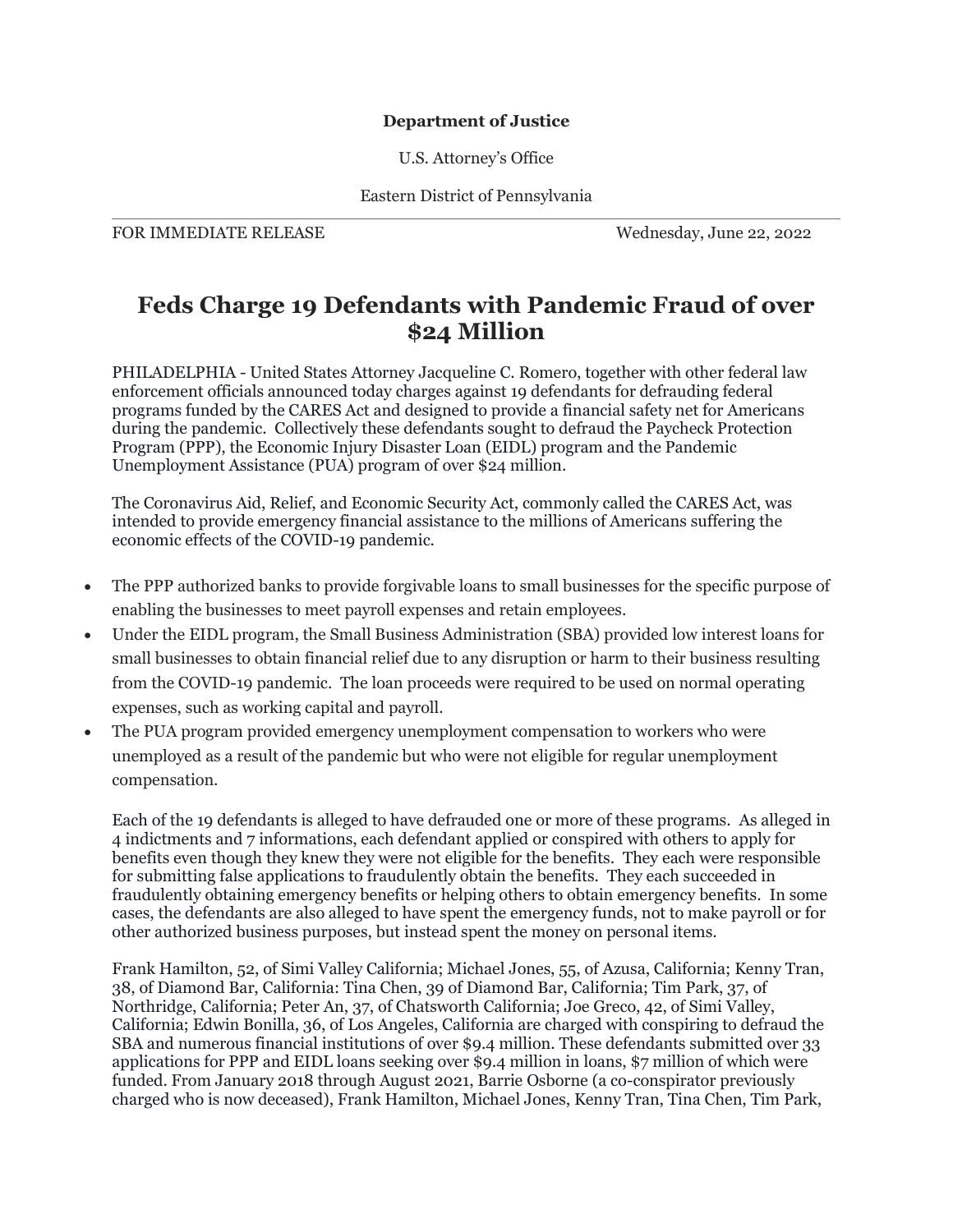Peter An, Joe Greco, and Edwin Bonilla used shelf corporations (which exist on paper but have no functioning business and no employees) to apply for over \$9.4 million in SBA loans, including PPP loans and EIDL loans. After the conspirators obtained \$7 million in loan payments, they took steps to transfer the funds among themselves in an effort to disguise the transfers as payroll payments. Part of the proceeds were used to trade in the stock market, and in addition, defendant Hamilton paid off his home mortgage; defendant Jones took luxury vacations and purchased a fleet of used vehicles.

Francis J. Battista, 37, of Aston, Pennsylvania, filed 19 fraudulent applications for PPP and EIDL loans in 2020 and 2021, seeking over \$10 million in loans. Battista allegedly supported his fraudulent loan applications by submitting fake tax documents, bank records and payroll summaries. He succeeded in obtaining \$8.4 million in loan funds, and he caused the funds to be spent on unauthorized purchases and debts and laundered a significant portion of the funds. He allegedly used emergency pandemic funds to purchase a Limited Edition CPO Range Rover Sport 4WD, to make a down payment for a real estate deal, to settle old business debts, and to engage in stock trading. The government has located and seized \$6.3 million of those funds through forfeiture proceedings.

Resondoe Bradley, 44, Philadelphia, Pennsylvania, who ran a tax business and also worked as a contractor with the SBA processing EIDL loan applications during the pandemic, filed over 50 fraudulent EIDL loan applications and obtained approximately \$3.4 million in funded loans. Two of Bradley's clients have also been charged. Tamara Wheeler 50, Philadelphia Pennsylvania, filed a false EIDL application and obtained over \$180,000 in loan proceeds. Ryan Killebrew, 31 Philadelphia Pennsylvania, filed a false EIDL application and obtained \$125,000 in EIDL loan funds.

John Columbo, 53, Philadelphia, Pennsylvania, filed multiple fraudulent applications for EIDL and PPP loans worth over \$700,000 and as a result he received over \$550,000 in funds to which he was not entitled. Columbo allegedly obtained both EIDL and PPP funds by falsely stating the finances of companies, including the number of employees, the wages paid to employees, and the intended use of the emergency funds. To fraudulently increase the number of employees, he submitted a payroll schedule with false social security numbers for purported employees. To make other applications for emergency benefits, he allegedly used companies that had in fact closed all business and were defunct years before the pandemic, but which he falsely represented to be going concerns. He is also charged with obstruction of justice for filing false tax returns to make his loan applications appear to be truthful.

Lamar Ebron 35, Philadelphia, Pennsylvania, and Lamott Ebron, 32, of Philadelphia, Pennsylvania, are charged with filing fraudulent applications for PUA benefits in their own names, as well as the names of thirteen other persons, and obtained over \$400,000 in PUA benefits. These defendants are also charged with filing fraudulent applications with the Philadelphia Housing Development Corporation to obtain benefits under the Renters Assistance Program, another federally funded program under the CARES Act. The Renters Assistance Program was meant to help renters unable to pay their rent due to loss of income caused by the pandemic. In their fraudulent applications, the defendants are alleged to have sought rental assistance in the names of multiple renters on a single property, listed different landlords for the same property, sometimes used their own names as tenant or landlord, or used the names of others.

Vincent Rotondi, 44, Langhorne, Pennsylvania, who was employed as a detective by the City of Philadelphia in the Philadelphia District Attorney's Office, filed multiple claims for PUA benefits and obtained over \$30,000 to which he was not entitled. In addition to filing fraudulent applications, Rotondi is alleged to have filed 40 false weekly certifications in which he reported that he was not working and received no income, despite the fact that he was working full-time during that period for the City of Philadelphia.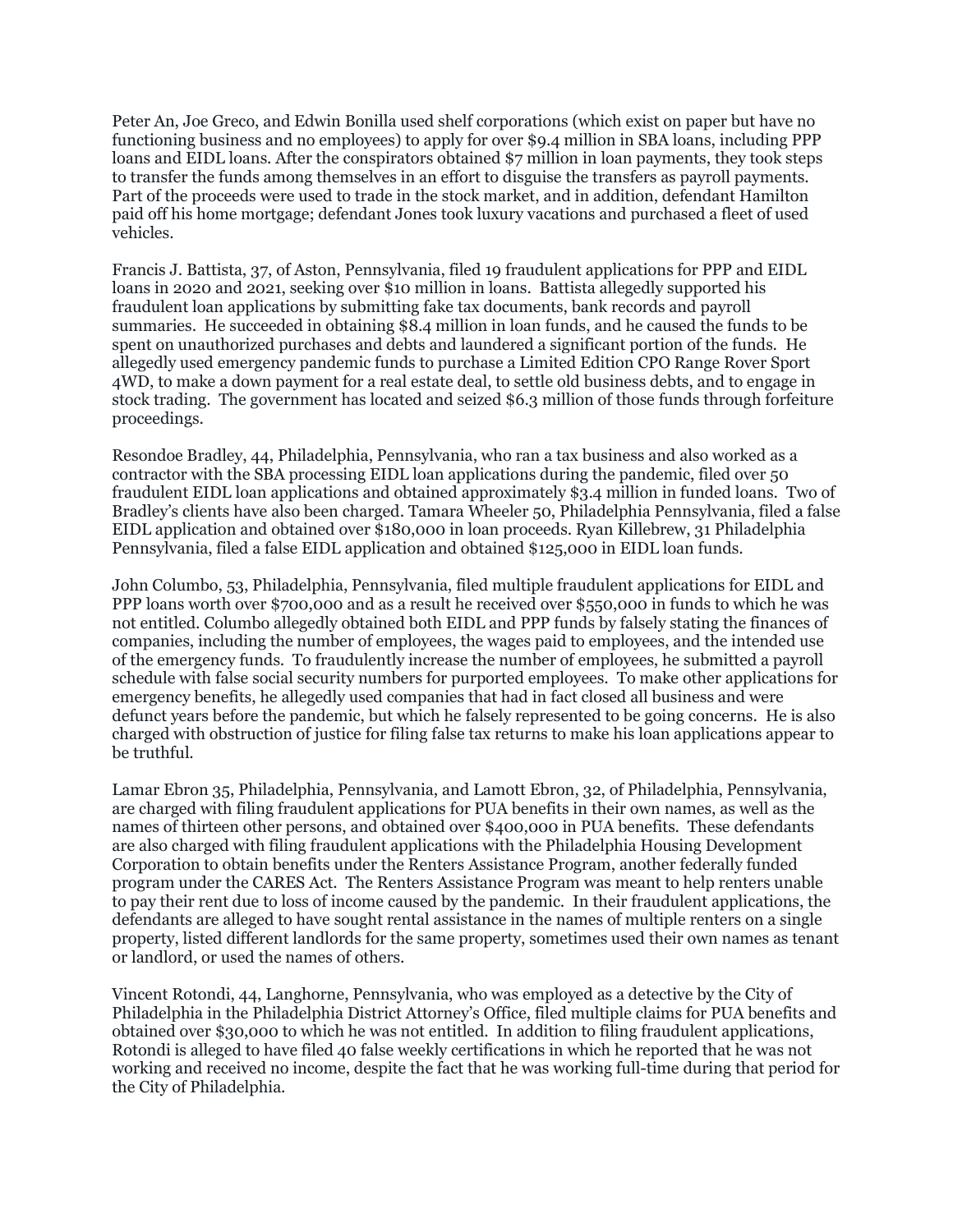Steven Ball-Vaughn, 39, Oreland, Pennsylvania, filed multiple fraudulent applications for PPP and EIDL program loans, and obtained over \$70,000 in benefits to which he was not entitled. Ball-Vaughn allegedly submitted fraudulent applications to three banks and, despite the requirement that the funds be used for business expenses, he used program funds for personal and unauthorized expenses, including at restaurants, theme parks, electronic stores and gambling sites.

Michael Daniels, 47, of Philadelphia, Pennsylvania, who was employed at the time of the offense by the City of Philadelphia as a constituent services representative for a member of Philadelphia City Council, was charged with theft of public money for taking over \$27,000 worth of PUA benefits. Daniels allegedly certified repeatedly that he was unemployed and not receiving any income, while he was employed and being paid by the City of Philadelphia.

Tai Brown, 19, of Collingdale, Pennsylvania, was charged with theft of public money and the government is seeking forfeiture of \$44,238 in PUA funds that are proceeds of the offense.

"Our office has been able to bring charges against these 19 defendants, who deliberately defrauded programs of over \$24 million that were intended to help individuals who lost their jobs because of the pandemic and small businesses that were struggling to survive during the global pandemic," said U.S. Attorney Jacqueline C. Romero. "Thanks to the hard work of our agency partners in the Covid Fraud Working Group of the Eastern District of Pennsylvania, we are protecting the integrity of our taxpayer funded programs from fraudsters, a priority for our office and our law enforcement partners."

"The Covid pandemic has caused serious hardships for so many families and businesses," said Jacqueline Maguire, Special Agent in Charge of the FBI's Philadelphia Division. "But then, you've got all the criminal opportunists who apparently looked at pandemic relief programs as their golden ticket. Together with our partners, the FBI continue to doggedly pursue anyone defrauding the federal government like this. You'll be prosecuted to the fullest extent of the law, and that 'easy money' won't seem so easy after all."

"The charges announced today show IRS-CI's commitment to defend the integrity of the pandemic relief programs," said Yury Kruty, Special Agent in Charge of IRS-Criminal Investigation. "IRS-CI will continue to aggressively investigate those who schemed to defraud these programs that were intended to help struggling individuals and businesses."

"An important part of the mission of the Office of Inspector General is to investigate allegations of fraud related to unemployment insurance programs. We will continue to work with the Pennsylvania Department of Labor and Industry and our law enforcement partners to investigate these types of allegations," stated Syreeta Scott, Special Agent-in-Charge of the Philadelphia Region, U.S. Department of Labor, Office of Inspector General.

"Instead of using these government funds to help keep small businesses afloat and provide financial relief to those suffering from the COVID-19 pandemic, these individuals are alleged to have stolen the money for their own personal use and enrichment, taking it out of the hands of those who truly needed it," said William S. Walker, Special Agent in Charge for Homeland Security Investigations, Philadelphia. "HSI is proud to join our partners in the Covid Fraud Working Group as we continue to focus our efforts on uncovering fraud schemes perpetrated during the pandemic."

"Attempts to defraud the government, and ultimately our nation's community members with legitimate businesses within our financial infrastructure, will not go unanswered for," said U.S. Secret Service Philadelphia Field Office Special Agent in Charge Michael Centrella. "So long as efforts to exploit pandemic relief funds continue, so will Secret Service investigators and our partners ceaseless investigative work to ensure our national financial environment remains safe and secure."